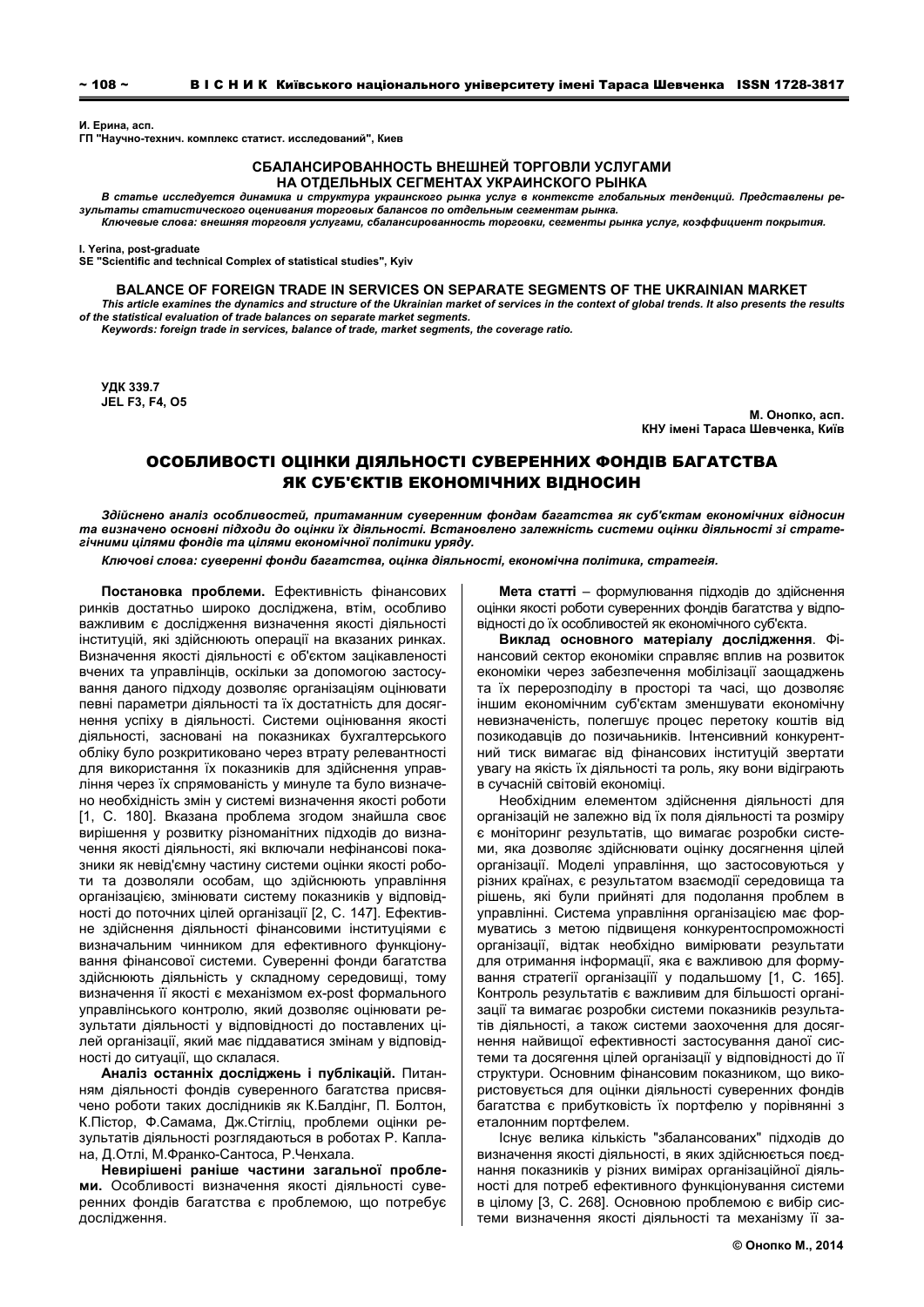провадження, оскільки середовище здійснення діяльності є важливим фактором формування даної системи, у випадку фондів національного багатсва середовище є достатньо складним, тому важливим є зв'язок між системою оцінки результатів діяльності та організаційною структурою. Оскільки суверенні фонди багатства є механістичною організацією, певні фактори у організації можуть звести нанівець запровадження нових показників для визначення результатів діяльності, які запроваджуються у зв'язку з необхідністю створення більшої вартості для власників та зацікавлених осіб <sup>[4</sup>, С, 80]. Сучасна система оцінки якості діяльності має включати фінансові та нефінансові показники, хоча використання останніх може призводити до виникнення певних проблем, наприклад упередженій оцінці, виникненні конфліктних ситуацій в організації, зростанні витрат. Невирішеною є також проблема гнучкості системи оцінки результатів діяльності, оскільки в умовах волатильності умов діяльності показники мають відображати зміни ефективним чином, а застосування даної системи має здійснюватися для забезпечення спрятливих умов на нижчих рівнях організації, особливо у державному секторі, до якого відносяться фонди суверенного багатсва.

Теорія обставин (Contingency theory) є поведінковою теорією, яка заснована на дослідженнях лідерства, у випадку організацій вказана теорія визначає влив зміни факторів зовнішнього середовища на зміни всередині організації, не існує визначеного шляху здійснення діяльності, вказаний підхід широко використовується для формування організаційної структури та управління організацією, сама організація являє собою взаємодію мережі елементів для досягнення мети. Втрати ефективності діяльності організації спостерігаються у випадку, коли внутрішні її характеристики на відповідають вимогам зовнішнього середовища, яке є соціально обумовленим та має розглядатися в соціальноекономічному, політичному та культурному контексті [5, С. 295, 6, С. 372]. Можливість проактивної діяльності у змінному середовищі надає можливості врахування iнтересiв зацiкавлених сторiн та зробити органiзацiю більш легітимною [7, С. 440]. Факторами, які впливають на організацію, є цілі, людські ресурси, технологія, розмір та середовище діяльності, саме вони визначають результативність діяльності [8, С. 5].

Суверенні фонди багатства являють собою фонди активів у національній економіці та за кордоном, що перебувають у власності та управлінні уряду з метою досягнення ряду економічних та фінансових цілей, які включають накопичення та управління резервними активами, стабілізацію макроекономічних наслідків та міжчасового перерозподілу багатства [9]. Розмір суверенних фондів багатства в масштабах національної економіки країни-емітента здебільшого є достатнім для того, аби їх діяльність справляла вплив на ефективність економічної політики.

На нашу думку, важливим аспектом визначення результатів діяльності фондів національного багатсва є визначення показників ризиковості портфелю, заснованих на найкращих практиках та на основі необхідного рівня прибутковості інвестицій. Сувереннні фонди багатства являють групу великих глобальних інвесторів з довгостроковим горизонтом інвестування, діяльність яких спрямована на досягнення цілей, поставлених перед ними власником, яким є уряд країни-спонсора. На думку дослідників, накопичення золотовалютних резервів та створення суверенних фондів багатства пов'язане з існуванням наступних мотивів:

- перетворення природних ресурсів на фінансові активи;

- існування позитивного сальдо рахунку поточних операцій платіжного балансу, яке не піддається коригуванню шляхом ревальвації національної валюти;

– необхідність подолання наслідків тимчасового позитивного сальдо рахунку поточних операцій або зростання цін на сировинні ресурси, з метою уникнення дестабілізації національної економіки;

- самострахування від ризиків проциклічного впливу потоків капіталу [10, С.61].

Виходячи з вищезгаданих мотивів, оцінка якості діяльності суверенного фонду багатсва в кожній країні має включати крім вищезгаданих фінансових показників, показники, що вказують на виконання фондом зобов'язань щодо надання суспільних благ у вигляді підтримки економічної політики уряду та діяльності у якості квазіфіскального органу. На нашу думку, застосування збаиансованої системи показників дозволяє оцінити діяльність суверенних фондів багатсва та є засобом формування стратегії та управління фондом. Даний підхід використовує чотири основні групи показників важливих для огранізації, які формуються з врахуванням стратегічних цілей: фінансові показники, клієнти, внутрішні процеси, навчання та зростання [11].

| Таблиця 1. Основні групи показників збалансованої системи показників оцінки результатів |
|-----------------------------------------------------------------------------------------|
| діяльності суверенних фондів багатства*                                                 |

| Група показників      | Індикатори                                                      |
|-----------------------|-----------------------------------------------------------------|
| Фінансові показники   | Прибутковість портфеля фонду                                    |
|                       | Загальний обсяг активів фонду                                   |
|                       | Фіскальні правила та правила використання фонду                 |
| Клієнти               | Відповідність цілям економічної політики                        |
|                       | Географічний розподіл активів                                   |
|                       | Легітимність діяльності фонду                                   |
| Внутрішні процеси     | Організаційна форма                                             |
|                       | Взаємодія розпорядників коштів фонду та уряду                   |
|                       | Організація процесу рішень щодо інвестицій                      |
| Навчання та зростання | Частка працівників, які підвищили рівень кваліфікації за період |

*\*Ⱦɠɟɪɟɥɨ:* ɫɤɥɚɞɟɧɨ ɚɜɬɨɪɨɦ ɧɚ ɨɫɧɨɜɿ ɞɠɟɪɟɥ [11, 17].

В Таблиці 1 представлені можливі індикатори, які можуть використовуватися для оцінки результатів діяльності фондів національного багатства, втім необхідно враховувати стратегічні цілі фонду та важливість його діяльності для економічної політіки уряду в цілому. Оскільки фонди національного багатства здійснюють

діяльність як суб'єкти міжнародних економічних відносин, вибор стратегії відбувається у відповідності до умов, що склалися у світовій економіці. Основними показниками, що потребують визначення для формування стратегії є: яким є граничний рівень ризику, що допустимий для управління активами фонду; яким має бути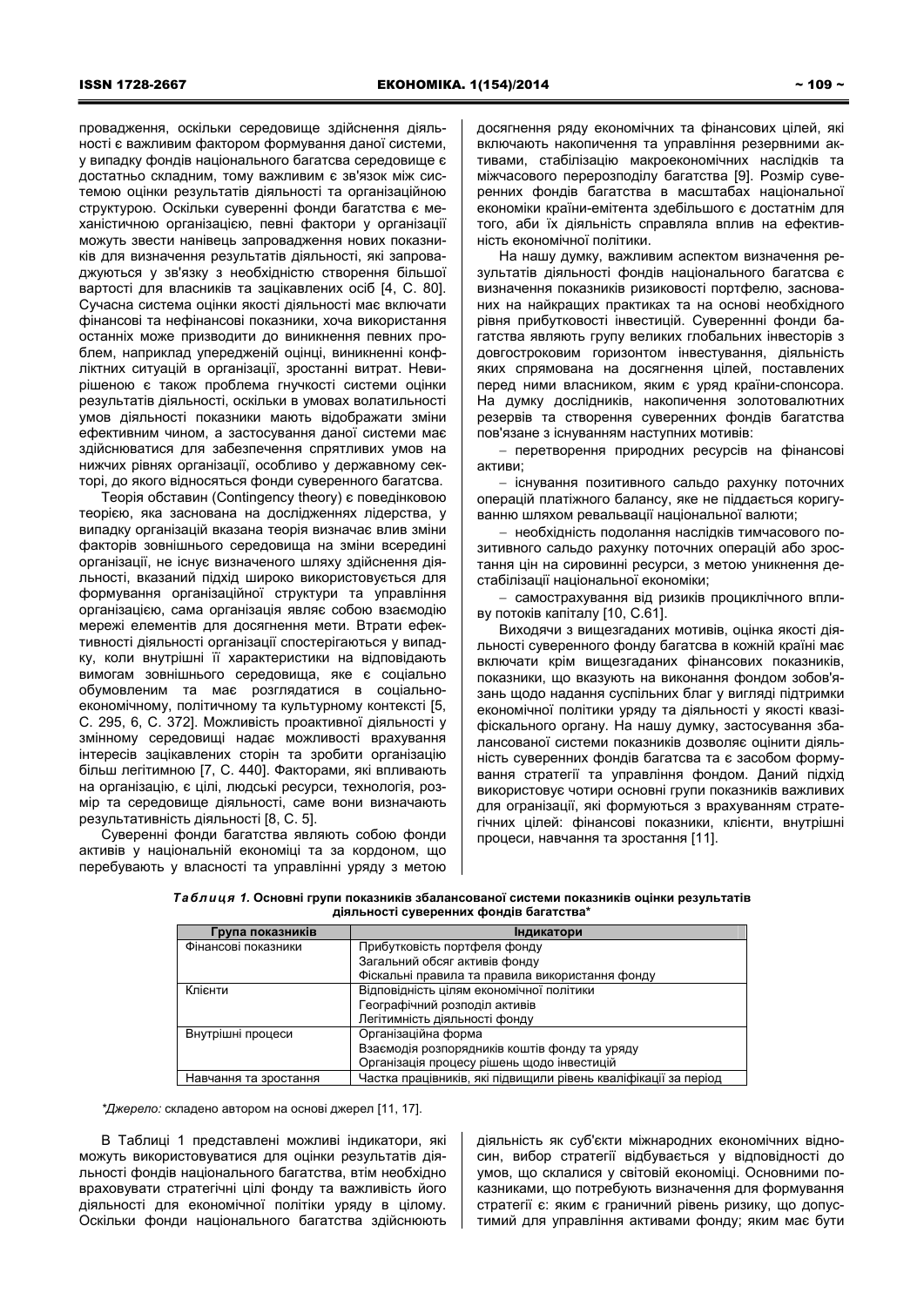географічне розміщення, яке дозволило б оптимізувати валютний ризик; на основі вказаних показників має здійснюватися формування організаційної форми, яка відповідала б вимогам уряду, що володіє фондом, та водночас забезпечувала можливість здійснення діяльності у якості інституційного інвестора.

Структура світових фінансових ринків є важливою теоретичною проблемою, що обумовлено зростанням їх значення для розвитку світової економіки. Формування світової економіки було започатковано активізацією міжнародної торгівлі, втім вже на початкових етапах її формування велике значення мали валютні обмінні операції, особливо загострилося питання визначення конвертованості валют після створення Бреттон-Вудської системи та подальшого формування світових фінансових ринків в умовах волатильності. Існуюча структура міжнародних фінансових ринків зародилася після запровадження плаваючих курсів валют, через процес інтеграції та відносного зникнення сегментації ринку. Світовий фінансовий ринок формується зі світового ринку капіталу, світового валютного ринку, та глобальної банківської мережі інститутів, в той же час більшість ринків вже стали у повному сенсі глобальними через існування можливостей для вільного руху капіталу. У світовій мережі міжнародних фінансів вказані складові у взаємодії формують структуру міжнародних фінансових ринків загальними передумовами для цього виступають процеси інтенсифікації глобальної фінансової інтеграції та лібералізації [12, С. 8].

Плаваючі валютні курси та дерегуляція національних фінансових ринків, які тривають з 1970-х до теперішнього часу є джерелом радикальної трансформації у світовій фінансовій системі. Раніше національні уряди ефективно здійснювали формування соціально-економічної політики та стратегії розвитку у відповідності з імперативами внутрішньої політичної стабільності та легітимності, наразі спостерігається зростання ринкової орієнтованості та інтегрованості світової системи. Поглиблення міжнародної фінансової інтеграціїї створює обмеження для вибору заходів національноїї політики та викликає значну напруженість на національній та міжнародній політичній арені. Збільшення частоти та глибини кризових явищ у фінансовій сфері у останні десятиріччя може бути пов'язане саме зі встановленням ліберального та транснаціонального фінансового порядку [13, С.1].

Центральною проблемою в сучасній міжнародній фінансовій архітектурі є відсутність ефективного механізму подолання боргової кризи, подібної до процедури банкрутства, яка існує у національному законодовстві кожної країни. Наявна структура є фрагментованою та переговори ведуться на основі ініціативи щодо кожного окремого випадку, що є субоптимальним рішенням щодо вчасності рішень та щодо забезпечення рівних умов для різних боржників та кредиторів. Урядові пенсійні фонди та фонди суверенного багатства мають у розпорядженні найбільший обсяг капіталу для інвестування у порівнянні з іншими учасниками ринку, серед яких в якості інституційних інвесторів виступають також і взаємні фонди, страхові компанії. Серед особливостей інституційних інвесторів виділяється диверсифікованість, у зв'язку зі значними обсягами операцій; здатність мати довгострокові зобов'язання та отримувати переваги економії від масштабу. Суверенні фонди багатства до того ж мають переваги, оскільки переважно не мають прямих зобов'язань щодо забезпечення покриття певних чітко визначених витрат, відтак накопичення багатсва у даних фондах та подальше інвестування відбувається за відсутності необхідності враховувати можливість виникнення потреби у вилученні інвестицій.

Використовуючи методологію, запропоновану Б. Буше, за якою інституційні інвестори розподіляються в залежності від інвестиційного горизонту на "мігрантів" та "відданих" інвесторів [14], ми можемо віднести суверенні інвестиційні фонди до другої категорії, оскільки короткострокові коливання прибутковості не призводять до вилучення інвестицій. Інституційні інвестори являють собою фінансові інститути, які отримують фінансування від третіх сторін для здійснення інвестування від власного імені в інтересах таких третіх сторін. Крім того, інвестування може здійснюватися в тому числі прямо, від імені клієнтів, що підвищує силу впливу інституційних інвесторів на процеси, що відбуваються на великій частині ринків капіталу. З метою оптимізації дохідності за прийнятного значення ризику та з метою пруденційного регулювання, інституційні інвестори здійснюють диверсифікацію інвестиційного портфелю, подекуди застосовують активну стратегію інвестування, але більшість здійснюють управління пасивно, використовуючи еталонні портфелі та індексування. Водночас, ланцюг інвестування може бути продовжений за рахунок аутсорсингу управлінців, що одночасно створює більшу дистанцію між компаніями, в які здіснюється інвестування, та власниками-бенефіціаріями, що викликає меншу зацікавленість інституційних інвесторів у контролі та моніторингу корпоративного управління таких компаній. На відміну від пайових фондів та хедж-фондів, які отримують винагороду на основі результатів діяльності компаній, включених до їх портфелю, натомість головним факторам оцінки їх діяльності є обсяг активів, що знаходяться під управлінням [15].

Міжнародний вимір забезпечення відкритих фінансових ринків у фрагментованому регуляторному середовищі виявляється у тому, що визначення правил для VПОАВЛІННЯ ІНВЕСТИЦІЯМИ В КОЖНІЙ КОА НІ ХАОАКТЕРИЗУється обмеженнями. В світі не існує єдиного підходу до визначення національного режиму інвестування. В основному вказане питання вирішується на двосторонній основі у формі міжнародних угод. Найбільш відкритість для іноземних інвестицій характерна для країн ЄС, за ними слідують Японія та США, а Китай, РФ та Індія входять до найбільш закритих країн. Парадоксальним є те, що саме країни, які мають значні фонди національного багатства обмежують притік іноземного капіталу [16, С. 31]. Зміна сприйнятливості суверенних інвестиційних фондів до співвідношення ризику та прибутку, а також величина інвестиційного горизонту залежить від джерела їх наповнення: засновані на доходах від продажу нафти мають найбільший вплив на ризикові активи, а також мають можливість інвестувати на довгий термін, менший ризик готові приймати фонди, засновані на надлишках від торгівлі товарами, а найменший, навіть від'ємний рівень ризику повинен характеризувати фонди, засновані на потоках капіталу, які повинні в той же час інвестувати на короткий строк, щоб мати можливість гнучко реагувати на зміну ситуації.

Висновки. Фонди національного багатства прямо чи опосередковано знаходяться під контролем урядів, здійснюючи інвестиційну діяльність у відповідності до цілей їх власників. Вони діють в рамках капіталістичної системи, але важко вписуються в таку систему відносин через подвійну природу їх цілей. Цілі суверенних інвестиційних фондів продиктовано як вимогами економічної доцільності, так і стратегічними пріоритетами уряду, який володіє фондом національного багатства. Сучасні умови є сприятливими для діяльності фондів національного багатства, оскільки такі фонди мають достатню капіталізацію, можливість довгострокових вкладень, приватний сектор потребує додаткових фінансових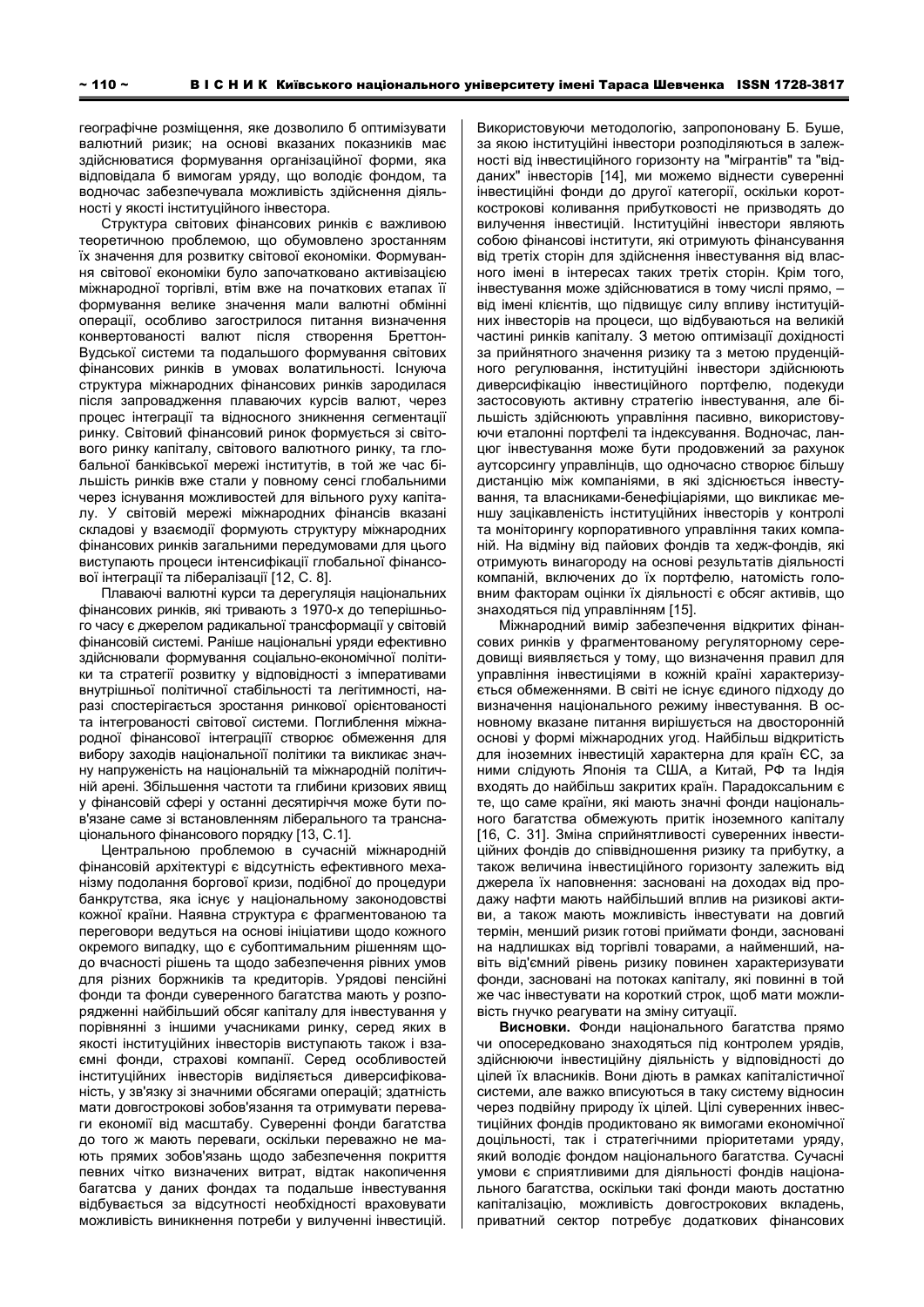вливань, а заборгованість державного сектору зростає. Фонди національного багатства будуть ставати все більш важливими довгостроковими інвесторами, за умови підвищення прозорості діяльності та налагодження співпраці на міжнародному рівні. Учасники глобальної системи повинні здійснювати пошук збалансованого підходу до узгодження інтересів довгострокових інвесторів та урядів країн, в які здійснюється інвестування.

Фінансові показники являють собою лише частину результатів діяльності суверенних фондів багатства, а їх адекватна оцінка вимагає наявності ширшого кола показників, які визначаються стратегією кожного фонду та цілями уряду, який володіє вказаним фондом. Необхілним є врахування попітичного та економічного тиску, що впливає на розподіл активів та структуру управління фондами, а також вплив ринкових чинників на діяльність суверенних фондів багатства. Управління фондами має здійснюватися у спосіб, який передбачає збереження багатства для майбутніх поколінь, зобов'язання фондів повинні покриватися за рахунок доходів від управління ними, варто зазначити, що вказані зобов'язання та правила використання фондів є різними. Відтак, з врахуванням обмежень, які існують щодо управління фондом та прийнятноо рівня фінансового ризику, уряд повинен виконувати ряд умов для забезпеченн ефективного функціонування фонду суверенного багатства: створення корпоративної культури та професійного підходу до управління фондом; використання еталонних портфелів, відповідних особливостям, які притаманні фонду та забезпечують можливість адекватної оцінки діяльності; розробка системи оцінки ризиків, які пов'язані з характеристиками активів, які входять до портфелю фонду. Особливості підходів до оцінки результатів діяльності фондів суверенного багатства визначаються тим, що вони знаходяться у власності уряду, що відрізняє їх від інших інституційних інвесторів, оскільки їх створення та цілі мають бути легітимними з точки зору суспільства та оптимізувати діяльність відповідно політиці уряду.

#### Список використаних джерел:

1. Johnson H. T. Relevance lost: the rise and fall of management accounting./ H.T. Johnson and R.S. Kaplan. Harvard Business School Press. – Cambridge, MA. – 1987. – 269 c.

2. Sinclair D. and Zairi, M. (2000) Performance measurement: a critical analysis of the literature with respect to total quality management. / D. Sinclair and M. Zairi // International Journal of Management Reviews. – Nº 2. – 2000. – C. 145 – 168.

3. Chenhall R. Multiple Perspectives of Performance Measures R. H. Chenhall, K. Langfield-Smith, // European Management Journal. -Volume 25. – Issue 4. – 2007. – C. 266-282.

4. Franco-Santos M. Contemporary performance measurement systems: A review of their consequences and a framework for research. M. Franco-Santos, L. Lucianetti, M. Bourne // Management Accounting Research. – Volume 23. – Issue 2. – June 2012. – C. 79-119.

5 Otley D. Management control in contemporary organizations: towards a wider framework  $\tilde{I}$  D. Otley // Management Accounting Research. -Volume 5. – Issues 3–4, September 1994. – C. 289-299.

6 Neimark, M. The social construction of management control systems. M. Neimark and T. Tinker // Accounting, Organizations and Society. -11(4-5). – 1986. – C. 369-395.

7 Modell S. Performance measurement and institutional processes: a study of managerial responses to public sector reform. / S. Modell // Management Accounting Research. – Volume 12. – Issue 4. – December  $2001 - C. 437 - 464$ 

8 Jackson M. C. Organisation Design and Behaviour. / M.C. Jackson. – An MBA Manual. – University of Hull. – Hull. – 1990.

9. Fotak V. Are SWFs Welcome Now? / V. Fotak, W. Megginson. – pecypc] Режим доступу: http://www.gresicetai.hec.ca/cref/sem/documents/081107.pdf

10. Bolton P. Sovereign wealth funds and long-term investing / [edited by Patrick Bolton, Frederic Samama, and Joseph E. Stiglitz.]. Perseus Books Group. Kindle Edition.2011. – 220 c.

11. Introduction to the Balanced Scorecard for the public Sector [Επεκтронний ресурс]. – Режим доступу: http://stellarleadership.com/docs/ Leadership%20Blog/Introduction%20to%20the%20Balanced%20Scorecard %20for%20the%20Public%20Sector%20V8.pdf

12. Ghosh D.K. The global structure of financial markets: an overview/edited by D. K. Ghosh and Edgar Ortiz [Електронний ресурс]. Режим доступу: http://www.paginaspersonales.unam.mx/files/274/ Publica\_20110707042411.pdf

13. Underhill G. International Financial Governance under Stress : Global Structures Versus National Imperatives. / G. Underhill, X. Zhang. – West Nyack, NY, USA: Cambridge University Press. - 2003. [Електронний pecypc]. – Режим доступу: http://site.ebrary.com/lib/hbobib/Doc?id =10064292&ppg=17

14. Bushee B.J. Do institutional investors prefer near-term earnings over long-run value? / В.Ј. Bushee [Електронний ресурс]. – Режим достуny: http://acct3.wharton.upenn.edu/faculty/bushee/bb01.pdf

15. The Role of Institutional Investors in Promoting Good Corporate Governance, Corporate Governance, OECD Publishing, 2011 [Електро-<br>нний ресурс]. - Режим доступу: http://www.oecd.org/daf/ca нний ресурс]. - Режим доступу: http://www.oecd.org/daf/ca/ corporategovernanceprinciples/49081553.pdf

16. Economics of sovereign wealth funds: issues for policymakers / edited by Udaibir S. Das, Adnan Mazarei, and Han van der Hoorn. – Washington D.C.: International Monetary Fund, 2010. - 300 p.

17. Scorecarding for the public sector: Align goals, deliver results [Eneктронний ресурс]. – Режим доступу: http://www.majorcities.eu/ generaldocuments/pdf/ibm\_government\_scoring\_service.pdf

Надійшла до редакції 08.11.13

#### **М.** Онопко, асп.

КНУ имени Тараса Шевченко, Киев

### **ɈɋɈȻȿɇɇɈɋɌɂ ɈɐȿɇɄɂ ȾȿəɌȿɅɖɇɈɋɌɂ ɋɍȼȿɊȿɇɇɕɏ ɎɈɇȾɈȼ ȻɈȽȺɌɋɌȼȺ**  КАК СУБЪЕКТОВ ЭКОНОМИЧЕСКИХ ОТНОШЕНИЙ

*Ɉɫɭɳɟɫɬɜɥɟɧ ɚɧɚɥɢɡ ɨɫɨɛɟɧɧɨɫɬɟɣ, ɩɪɢɫɭɳɢɯ ɫɭɜɟɪɟɧɧɵɦ ɮɨɧɞɚɦ ɛɨɝɚɬɫɬɜɚ ɤɚɤ ɫɭɛɴɟɤɬɚɦ ɷɤɨɧɨɦɢɱɟɫɤɢɯ ɨɬɧɨɲɟɧɢɣ ɢ ɨɩɪɟɞɟ*лены основные подходы к оценке их деятельности. Установлена зависимость системы оценки деятельности и стратегических **иелей фондов и целей экономической политики правительства.** 

Ключевые слова: суверенные фонды богатства, оценка деятельности, экономическая политика, стратегия.

#### **M. Onopko, post-graduate student**

**Taras Shevchenko National University of Kyiv, Kyiv** 

## **PECULIARITIES OF PERFORMANCE MEASUREMENT IN SOVEREIGN WEALTH FUNDS**

*Sovereign wealth funds as the subjects of economic relations are analyzed and the main approaches to the assessment of their activities are*  discussed. The dependence of the performance measurement system and the strategic objectives of the funds and economic policy objectives of *the government is indicated.* 

*Keywords: sovereign wealth funds, performance measurement, economic policy, strategy.*